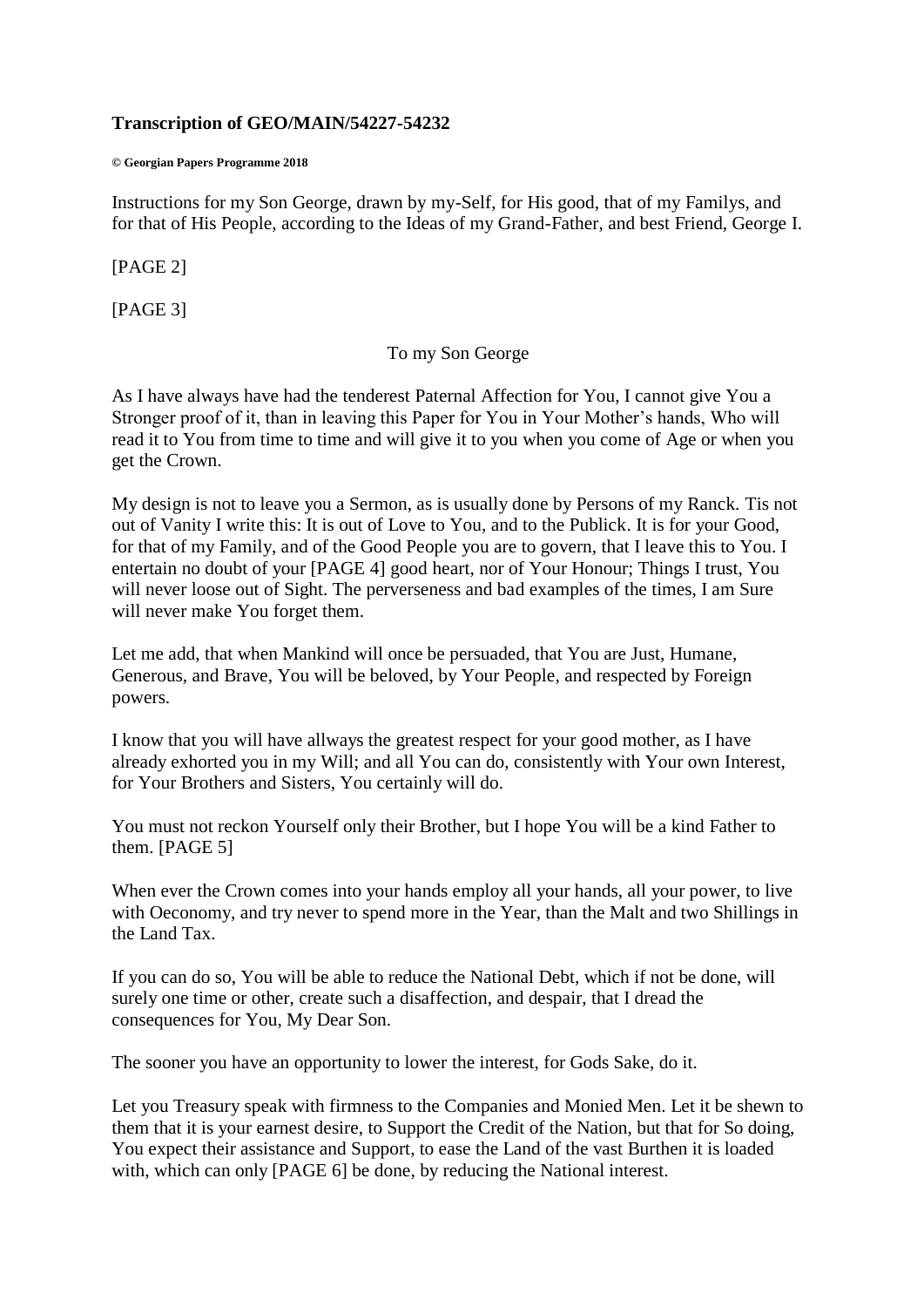Whoever, to pay his court to You, or for other designs, overturns this plan, is not your Friend.

Flatterers, Courtiers or Ministers, are easy to be got, but a true Friend is difficult to be found. The only rule I can give You to try them by is, if they will tell you the Truth, and will venture for Your Sake that of Your Family or that if Your People (which three things I hope you will never separate, nor ought they ever to be separate) to risk some moments of disagreeable Contradictions to your Passions, through which they may lose Your Favour, if You are a Weak Prince; but will settle themselves firmer in it, if you turn out that man, which I hope God will make You.

# [PAGE 7]

If you can be without War, let not Your ambition draw you into it. A good deal of the National Debt must be pay'd off, before England enters into a War: At the same time never give up Your Honour nor that of the Nation. A Wide and Brave Prince, may often times, without Armies put a Stop to the Confusion, which the Ambitious neighbours endeavour to create. Tis not allways Armies or Fleets that will do this. Many times tis done only by the Weight of his Authority which can be got no other way, than by a Wise Settled and Steady Conduct.

The unsteady measures, you See, My Son, have Sullied and hurt the Reign of Your Grandfather. Let your Steadiness retrieve the Glory of the Throne. I Shall have no regret never to have wore the Crown, if you do but fill it worthily:

Convince this nation that you are not only [PAGE 8] an Englishman born and bred, but that you are also this by inclination, and that as You will love Your Younger Children next to the Elder born, so you will all your other Countries, next to England.

Be allways kind to the Electorate. Remember your Father, whom you love, was born there, and was allways vastly beloved, by that poor faithfull People. A particular Mark of which they gave me, by lending me a very considerable sum to pay off part of my Debt in England; Which I expect for my Blessing, you will repay, whenever the Crown comes to you, conformably to what is Solemnly Stipulated in the Instruments I have Signed and put into the hands of the Creditors. Remember this, my son, and, if possible, pay this Sum within the year.

Let me advise You to read over carefully and often the [PAGE 9] the Will of my Grand Father King George I, a Wise and good Prince. He for the good of His Family & People, foresaw the Jealousies that might arise in this kingdom against the Electorate, therefore enjoined me to make a Separation of them, and to tye it down so Strongly, that unless by the Death (which God prevent) of all my Sons, Grandsons, or of the Male part of my Family, only one Son should survive, England and Hannover should never be united again. This has always been my Design; and the latter Years have Still more convinced me of the Wisdom of this Project.

When England and Hannover are joined together every malevolent Spirit in Europe, that cannot reach England, ventures to lift up his hands against Hannover: All which will cease the moment these Countries are separated. Yet let it allways be the Case, of that Prince, who [PAGE 10] reigns here to Support his Brothers, Uncle or Relation, who rules at Hannover.